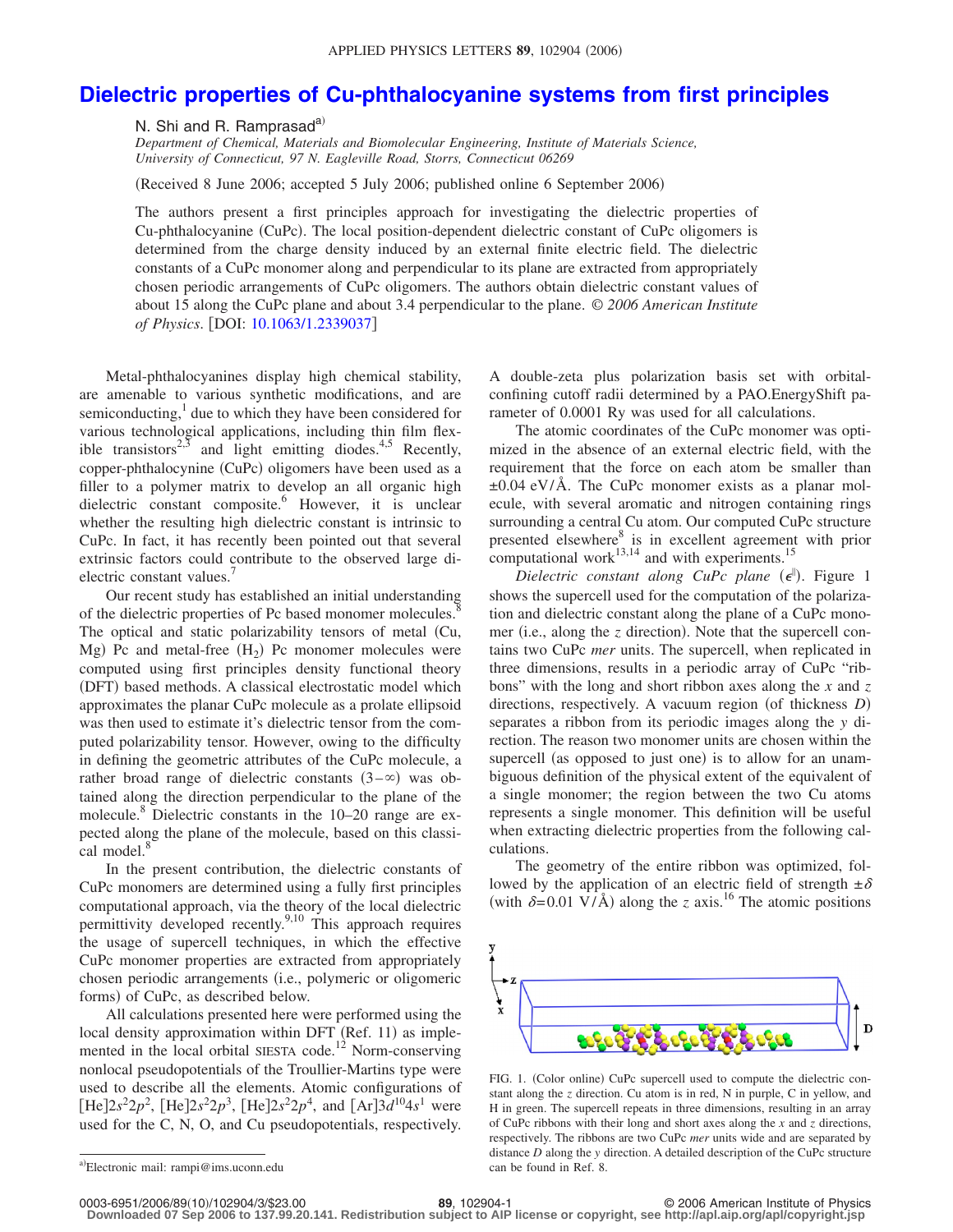

FIG. 2. Dielectric constant along the CuPc plane of a CuPc-vacuum composite for the geometry shown in Fig. 1.

were fixed at the field-free positions, while the electronic degrees of freedom were allowed to relax in response to the applied field. This implies that only the electronic contribution to the polarization and dielectric constant was addressed here. This decision was motivated by the fact that our prior work has clearly indicated that over 99% of the polarizaility of CuPc is electronic in origin.<sup>8</sup>

For the supercell of Fig. 1, the local position-dependent polarization induced due to an external field along the *z* direction is given by $17$ 

$$
\frac{d}{dz}\overline{p}(z) = -\overline{\rho}_{\text{ind}}(z),\tag{1}
$$

where the  $\bar{p}(z)$  and  $\bar{p}_{ind}(z)$  are the polarization along the *z*-axis and induced charge density, respectively, averaged on the *x*-*y* plane. The induced charge density  $\bar{\rho}_{ind}(z)$  was evaluated as the difference of the charge densities due to positive  $(+\delta)$  and negative  $(-\delta)$  external electric fields. The solution of Eq. (1), with the appropriate boundary condition (zero polarization in the middle of the vacuum regions of the supercell), provides the planar averaged position-dependent polarization, from which the position-dependent local dielectric constant profile (for linear systems, such as the ones considered here) can be determined as

$$
\epsilon^{II}(z) = \frac{\epsilon_0 E_{\text{ext}}}{\epsilon_0 E_{\text{ext}} - \bar{p}(z)}.
$$
\n(2)

In the present work,  $E_{ext} = 2\delta = 0.02 \text{ V}/\text{Å}$ , as  $\bar{p}(z)$  was determined from charge densities due to fields of  $+\delta$  and  $-\delta$  along the *z* direction separately.

Figure 2 shows the local position-dependent dielectric constant along the *z* axis as defined in Fig. 1, for *D* in the 5 – 12 Å range. Note that as the computed *z*-dependent dielectric constant profiles are a result of planar averages along the *x*-*y* plane, they are a function of the parameter *D*. The locations of the highest two peaks in each case correspond to the location of the two Cu atoms within the supercell. As a result, the average value of the dielectric constant between the two peaks is the value corresponding to a single CuPc monomer, plus the vacuum region separating the CuPc rib-

TABLE I.  $\epsilon_{\text{CuPe comp}}^{\parallel}$  as a function of vacuum thickness *D*.

| $D(\AA)$ | $\epsilon_{\text{CuPc comp}}^{\parallel}$ |
|----------|-------------------------------------------|
|          | 10.48                                     |
| b        | 8.54                                      |
| 9        | 6.16                                      |
| 12       | 4.78                                      |

bons along the *z* direction. These CuPc-vacuum "composite" values,  $\epsilon_{\text{CuPc comp}}^{\parallel}$  $\int_{C_{\text{UPC comp}}}^{\infty}$ , are reported in Table I for all values of *D* studied.

Needless to say,  $\epsilon_{\text{CuPc comp}}^{\parallel}$  $\frac{1}{CuPc comp}$  decreases with *D*. We can further extract the dielectric constant of an isolated CuPc molecule itself from these results using standard electromagnetic mixing theorems.18 For a composite system comprising two alternately stacked dielectrics, the composite dielectric constant along a direction *normal* to the stacking direction is given by the "parallel" combination of the component "capacitors." In this case, the component dielectric constants add up linearly in proportion to their volume fractions, resulting in

$$
\epsilon_{\text{CuPc comp}}^{\parallel} = \epsilon_{\text{CuPc}}^{\parallel} d_{\text{CuPc}} / D + \epsilon_{\text{vac}} d_{\text{vac}} / D, \qquad (3)
$$

where  $d_{CuPc}$  and  $d_{vac}$  are the thicknesses of the CuPc and vacuum regions, respectively, along the *y* direction (with  $d_{\text{CuPe}} + d_{\text{vac}} = D$ ), and  $\epsilon_{\text{CuPe}}^{\parallel}$  $\sum_{\text{CuPe}}^{\parallel}$  and  $\epsilon_{\text{vac}}$  are their respective dielectric constants normal to the stacking direction. In our composite system,  $\epsilon_{\text{vac}} = 1$ , and Eq. (3) reduces to

$$
\epsilon_{\text{CuPc comp}}^{\parallel} = (\epsilon_{\text{CuPc}}^{\parallel} - 1)d_{\text{CuPc}}/D + 1.
$$
\n(4)

Figure 3 shows a plot of the computed  $\epsilon_{\text{CuPc comp}}^{\parallel}$  $\frac{1}{\text{CuPe}}$  comp values (Table I) versus  $1/D$ . Indeed, a linear relationship between these two quantities with an intercept of 1 was obtained, as required by the above equation. If we make the further assumption that  $d_{\text{CuPe}} \approx 3 \text{ Å}^{19}$ , the slope of the linear fit of Fig. 3 (given as  $(\epsilon_{\text{CuPc}}^{\parallel})$  $\int_{\text{CuPe}}^{\parallel}$  – 1) $d_{\text{CuPe}}$ ) yields the dielectric constant of CuPc molecule along its plane as  $\approx 15$ , consistent with our prior semiclassical estimate of 10–20.<sup>8</sup>

Dielectric constant perpendicular to CuPc plane  $(\epsilon^{\perp})$ . For this case, the supercell consisted of a single monomer unit with its plane normal along the *z* axis, such that when



FIG. 3.  $\epsilon_{\text{CuPc comp}}^{\parallel}$  along the CuPc plane as a function of 1/*D*. A fit to the functional form of Eq.  $(4)$  is also shown. **Downloaded 07 Sep 2006 to 137.99.20.141. Redistribution subject to AIP license or copyright, see http://apl.aip.org/apl/copyright.jsp**